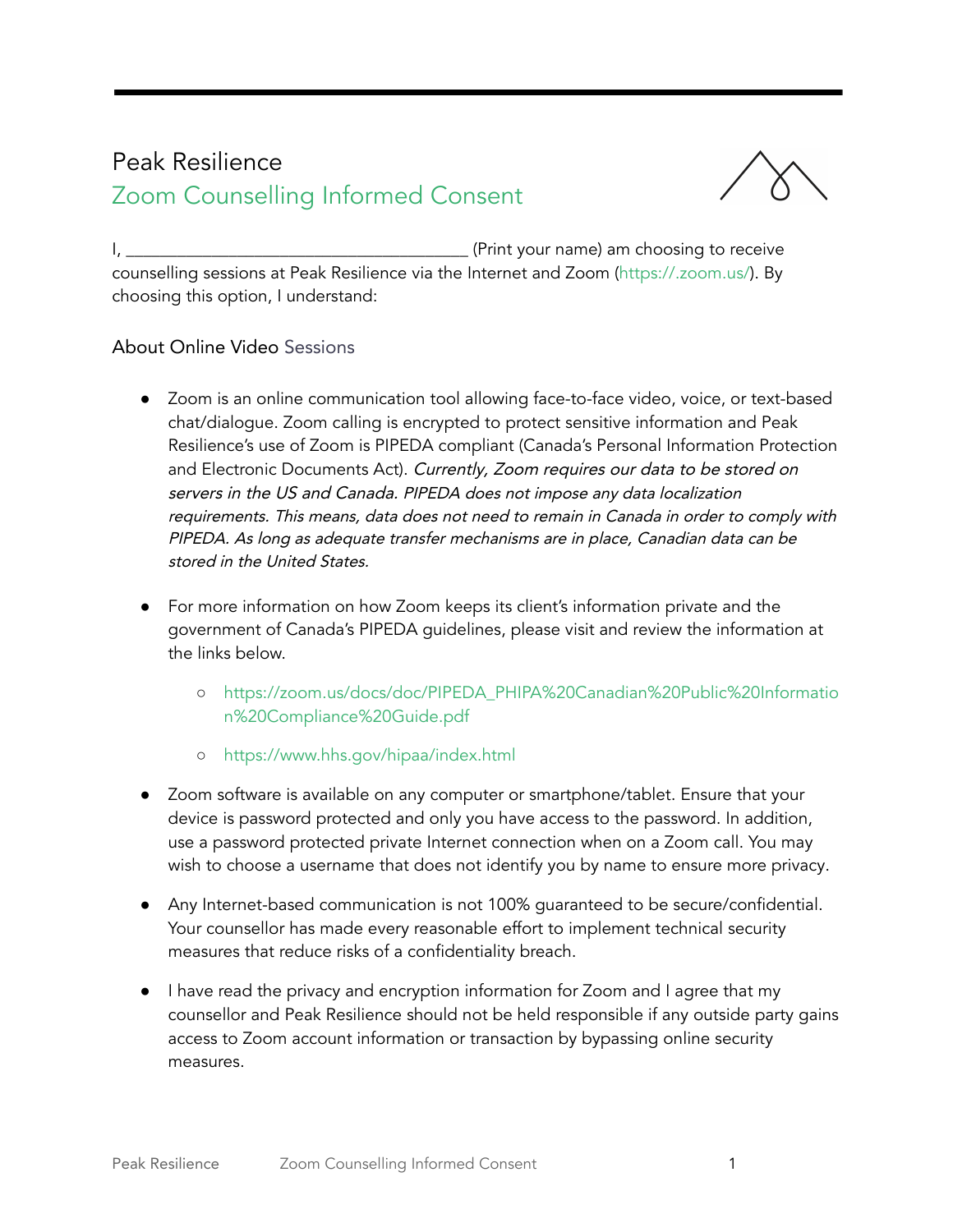● Video sessions can be utilized at the request of the client or counsellor when in-office sessions are not convenient or possible due to health or non-health related reasons.

## My Responsibilities as the Client

- I am responsible for ensuring confidentiality by closing other programs on my computer while in a video session, planning ahead to minimize distractions, and not answering calls or text messages while on the Zoom call.
- I also agree to be online five minutes prior to the scheduled e-session appointment (preferably in a quiet room alone with the door closed). Headphones may be used to increase privacy of sessions.
- I agree that I will not use Zoom in an emergency situation that needs immediate attention, whereby I am considering harming myself or someone else. If a life threatening crisis should occur, I agree to contact 9-1-1 or the 24 hour suicide hotline at 1-800-SUICIDE, or go to the nearest Emergency Room.
- I agree to pay via credit card provided to the counsellor prior to each session. Credit card information will be taken over the phone to ensure security.
- I agree to read the general [informed consent](https://static1.squarespace.com/static/5452f159e4b0a743e6925e23/t/5dfc44e3147f8f448f959117/1576813797123/Peak+Resilience+Counselling+%E2%80%93+Informed+Consent_2020.pdf) form in addition to this form prior to starting video counselling sessions.

## Counsellor Responsibilities

- The counsellor will Zoom call the client at the scheduled appointment time.
- The counsellor will ensure to be alone in their office with a high quality, password protected wireless Internet connection.
- The counsellor will ensure all other distractions such as phone calls are eliminated during the video counselling session.
- Technical problems may occur. If a call is disrupted, the counsellor will call back unless technical difficulties persist. In such cases, the session can be continued via phone or rescheduled via phone or email, depending on the client's preferences.
- If technical problems persist and the client does not want to continue the counselling session over the phone, the price of the session will be prorated based on the amount